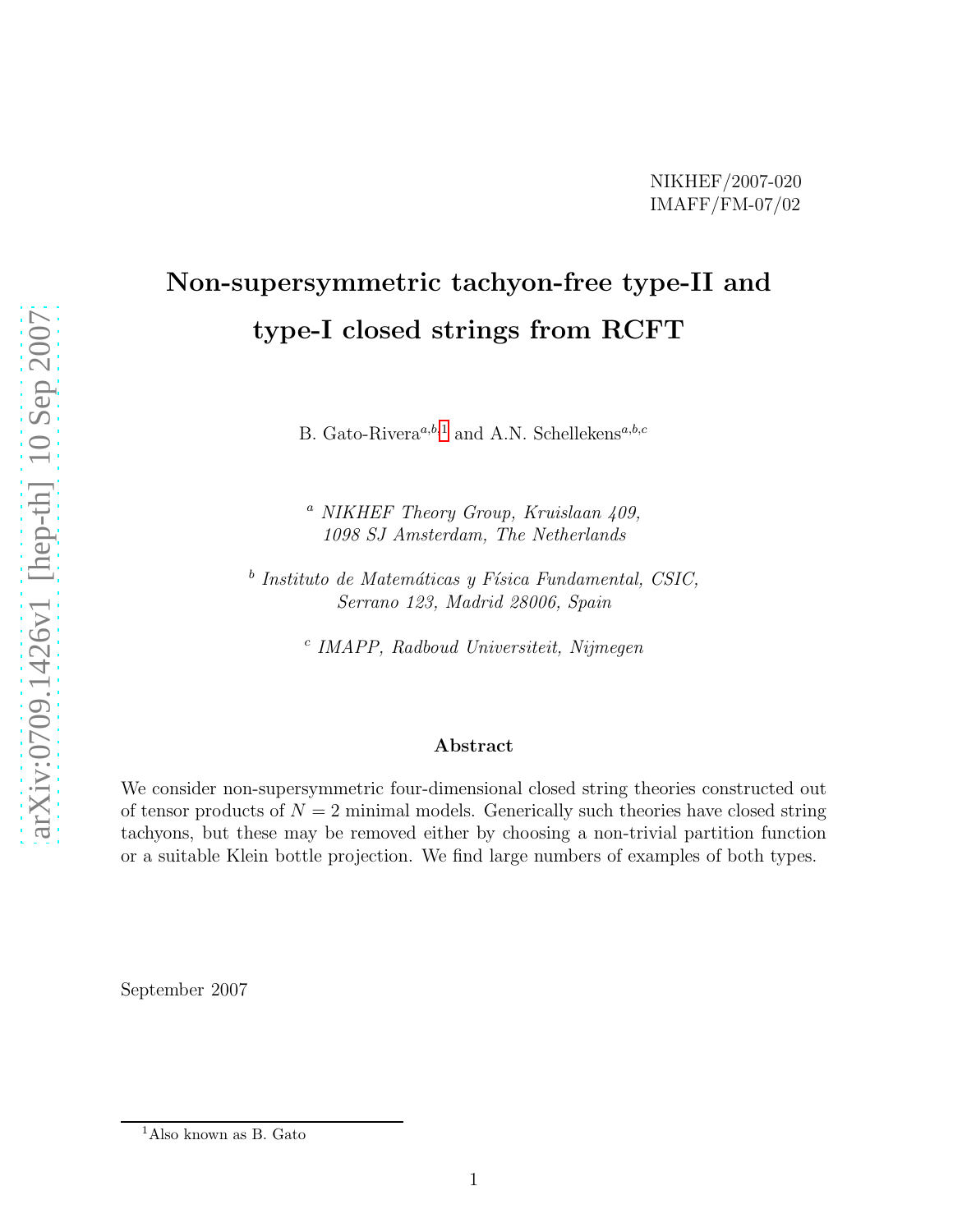Supersymmetry is invaluable as a calculational tool in field theory and string theory, but it is still not clear whether nature makes use of this virtue. Interesting empirical evidence is the apparent convergence of the gauge couplings if gauginos and higgsinos are taken into account in their running. Additional circumstantial evidence is the fact that low energy supersymmetry automatically produces roughly the required amount of dark matter. On the other hand, the usual argument that supersymmetry is "required to stabilize the gauge hierarchy" is in need of reassessment in view of the string theory landscape. If the cosmological constant does not require any symmetry to "remain" small, why would there be such a requirement for the much smaller gauge hierarchy?

On the other hand, one might argue that supersymmetry is an essential ingredient of string theory. However, the main ingredient of one-loop finiteness of closed strings is not supersymmetry but modular invariance. Supersymmetry is sufficient (but not necessary) to remove tachyons and the resulting divergence. It has been known since 1986 that one-loop finite, tachyon-free non-supersymmetric heterotic strings can easily be built in ten  $[1][2]$  $[1][2]$  as well as in four  $[3][4]$  $[3][4]$  dimensions. Despite these examples, there is a surprisingly widespread belief that absence of tachyons in string theory requires supersymmetry. Another misconception we recently learned about, and that finds its origin in lack of familiarity with the early literature, is that string theory was once believed to predict only negative cosmological constants, and that the positive observational result led to a re-consideration. In fact the issue of the cosmological constant in non-supersymmetric (and of course tachyon-free) string theories was studied in several papers following the work of G. Moore on "Atkin-Lehner" symmetry [\[5\]](#page-7-4), and examples with both signs of the cosmological constant were found, for example in [\[6\]](#page-7-5). Non-supersymmetric String Theories are usually divergent at higher loops (see however [\[7\]](#page-7-6) for a set of exceptions and [\[8\]](#page-7-7) for further discussion), but these divergencies can be attributed to massless dilatons, which are unacceptable anyway. Of course we are aware of the problems one encounters if one leaves the supersymmetry highway at an earlier exit, but all of those problems have to be confronted at some stage anyway, and the scenery may well be worth the price.

At present there is a huge literature on non-supersymmetric string constructions and their implications, although this is still dwarfed by the amount of work on supersymmetric constructions. An essential issue is the appearance of tachyons, and many mechanisms have been proposed for getting rid of them  $|7||9|$ . In this paper we will construct non-supersymmetric tachyon-free type-II and type-I closed strings from tensor products of  $N = 2$ minimal models. The models we consider are all obtained by tensoring M minimal  $N = 2$ models with a four-dimensional NSR sector, and imposing world-sheet supersymmetry. The latter is, as always, done by extending the chiral algebra with all pairs of worldsheet superfields ("alignment currents") of the  $M + 1$  factors. Note that since we wish to construct fermionic strings, world-sheet supersymmetry is essential. However, this can also be achieved using  $N = 1$  building blocks. The reason we limit ourselves to  $N = 2$ here is simply that most of the necessary algorithms are already directly available and optimized, because of previous work in supersymmetric strings [\[10\]](#page-8-0).

The resulting theory G has a chiral algebra consisting of the separate  $N = 2$  algebras of the building blocks, extended by the alignment currents. This theory is tachyonic. On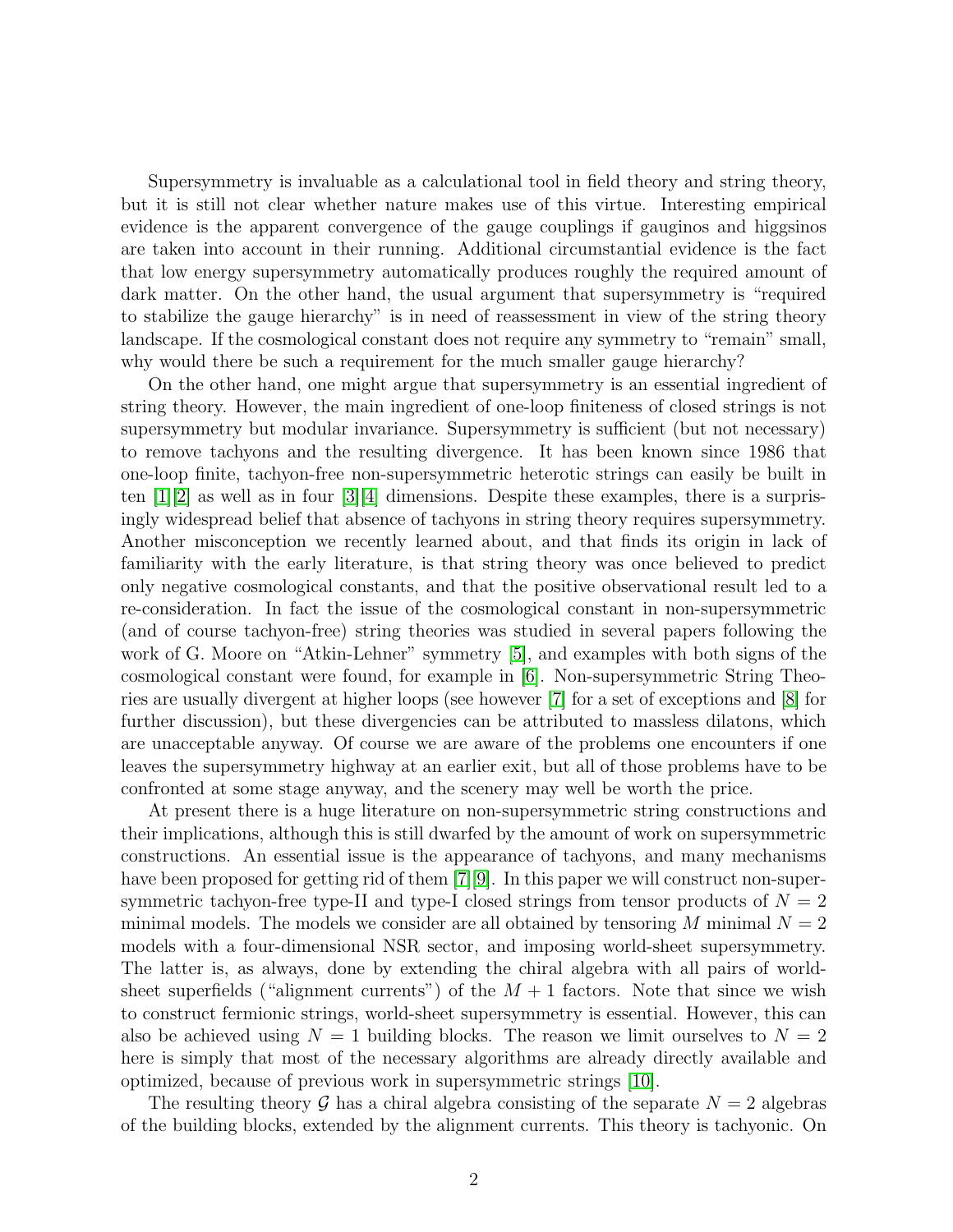top of this we may add the following algebraic structures:

- 1. A (further) extension  $\mathcal E$  of the chiral algebra.
- 2. A modular invariant partition function (MIPF), denoted  $M$ .
- 3. An orientifold choice, denoted  $\mathcal{I}$ .

Note that a MIPF can be of automorphism or extension type, or combinations thereof. Even if it is purely of extension type, it still plays a different role than  $\mathcal{E}$ . The extension  $\mathcal E$  defines the CFT used in the rest of the construction, in the sense that only primaries, characters, O-planes (and eventually boundary states) will be used that respect all of the symmetries of that extension. The extension in the MIPF projects out closed string states that are non-local with respect to it, but O-planes and boundary states that violate it are still permitted. Hence the symmetry is respected in the bulk, but not necessarily by boundaries and crosscaps. The introduction of orientifold planes is a first step towards type-I strings, of which we only consider the closed sector here. These unoriented closed string theories will in general have tadpoles due to closed string one-point functions on the crosscap. In some cases, these tadpoles may be cancelled by introducing non-vanishing boundary state (Chan-Paton) multiplicities, but that possibility will not be investigated here. Our main interest is to find out if it is possible to obtain a closed string sector that is completely free of tachyons, and how often that occurs.

In principle, all three kinds of algebraic modifications listed above might remove the tachyons. An obvious way to get rid of all the tachyons is to choose a space-time supersymmetric chiral algebra extension  $\mathcal{E}$ . In general, there are many of these, but they can all be obtained as a basic extension by a spin-1 operator related to the space-time supercurrent, and further extensions on top of that. This is guaranteed to work, but will produce supersymmetric strings and therefore not of interest here. Hence we will choose a non-supersymmetric  $\mathcal{E}$ . This leaves us with four distinct possibilities for removing the tachyons:

- 1. The action of the non-supersymmetric  $\mathcal E$  itself.
- 2a. A MIPF including a space-time supersymmetric extension.
- 2b. A non-supersymmetric MIPF.
- 3. An orientifold choice.

These four possibilities are the subject of our present investigation. Note that tachyonfree models in class 2a are guaranteed to exist, but unlike the supersymmetric  $\mathcal E$  case, they do not lead automatically to supersymmetric open strings, and have not been considered before in this context. This case will enable us to study type-I models with supersymmery in the bulk, but not on the branes.

The total number of combinations  $\mathcal{G}, \mathcal{E}, \mathcal{M}$  and  $\mathcal{I}$  at our disposal is gigantic. The number of choices for G is 168 (and larger still if we were to allow  $N = 1$  building blocks).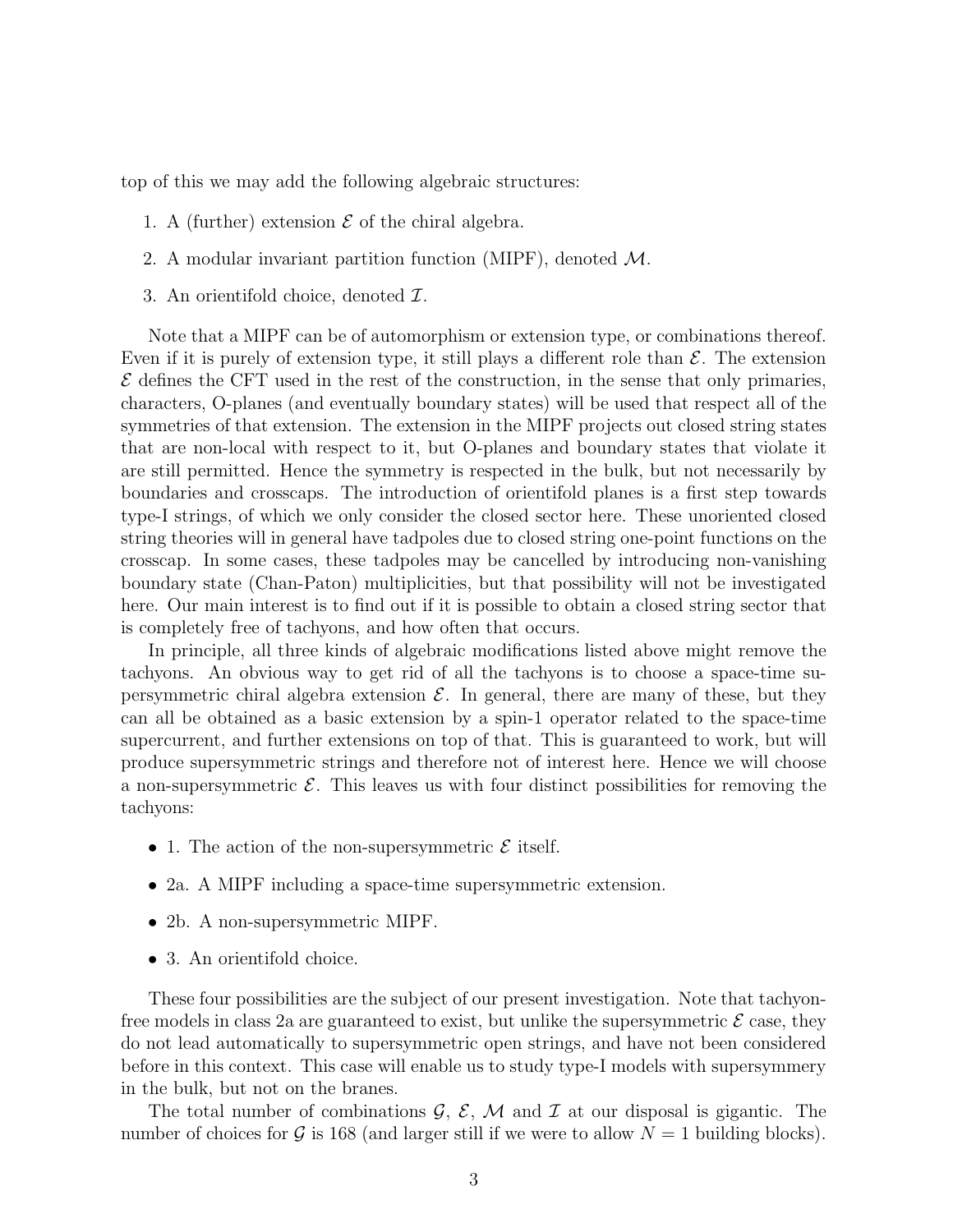The number of choices for  $\mathcal E$  is typically of order 100 to 1000, of which just one has been considered in [\[10\]](#page-8-0), where a search was done for standard-model-like supersymmetric open string spectra. For each  $\mathcal{E}$ , the number of MIPFs  $\mathcal{M}$  is of order 10 to 1000, and for each  $\mathcal M$  the number of  $\mathcal I$  is of order 10. We limit ourselves here to simple current extensions, MIPFs and orientifolds, which are the only ones for which we have the required calculational tools available [\[11\]](#page-8-1). Furthermore we limit ourselves to left-right symmetric MIPFs for the same reason. Hence the oriented theories we get are of type IIB.

In addition, some practical limits must be imposed to make this project manageable. In [\[10\]](#page-8-0), the supersymmetry extension  $\mathcal E$  plays several rôles: it automatically removes tachyons, simplifies the tadpole conditions by combining NS and R tadpoles, drastically reduces the number of primaries and boundary states to a reasonably sized set, and last (and perhaps also least), it gives rise to a phenomenologically interesting supersymmetric spectrum. Of these four features, the first, second and last are inevitably lost in the present setting, but the third is essential if we ever want to explore standard-model-like boundary state combinations. For example, the supersymmetric extension of the tensor product (3, 3, 3, 3, 3) (related to the "Quintic") has 4000 primaries, but without that extension it has 400000; for the tensor product  $(6, 6, 6, 6)$  these numbers are respectively 9632 and 2458624. In the latter case the corresponding BCFT has 2458624 boundaries, for the charge conjugation MIPF, out of which one has to choose three or four to make a standard model configuration. For this reason we consider here only extensions that yield at most 4000 primaries. Even at this stage, without considering boundary states, a larger number is hard to deal with because the number of candidate tachyons as well as the number of MIPFs tends to increase with the number of primaries.

Another issue that we have to deal with is that of permutation symmetry of identical  $N = 2$  factors in a given tensor product and outer automorphisms thereof. Each  $N = 2$ factor has an outer automorphism, namely charge conjugation. If these symmetries survive the extension  $\mathcal{E}$ , then they act on the MIPFs and relate them to each other, as  $M \to P^{-1}MP$ , where P is the symmetry and M the modular matrix. MIPFs related in this way give rise to the same physics, and therefore should be identified. The supersymmetry extension has the advantage of removing the outer automorphisms, because the separate outer automorphisms of each factor act on the corresponding component of the supercurrent, changing it from  $(S, \ldots, S, S, S, \ldots, S)$  to  $(S, \ldots, S, S', S, \ldots, S)$ . Here S and S' are the two mutually conjugate Ramond simple currents of each factor, with conformal weight  $c/24$ . These current combinations are always non-local with respect to each other for any number of  $S'$ , except if all components are flipped simultaneously. But the product of all outer automorphisms corresponds to charge conjugation in the full theory, and charge conjugation acts trivially on the MIPF:  $CMC = M$ . This leaves the permutation symmetry, which is never broken by the supersymmetric extension, and can be at most the permutation group of 9 elements for the tensor product  $(1)^9$ . This can still be handled, with some difficulty. In the non-supersymmetric case the situation is more complicated. First of all we have to mod-out the action of all these symmetries on the extensions. For the supercurrent this is easy: clearly  $(S, \ldots, S, S, S, \ldots, S)$  is equivalent to all other choices obtained by replacing any  $S$  by  $S'$ . Once we have selected an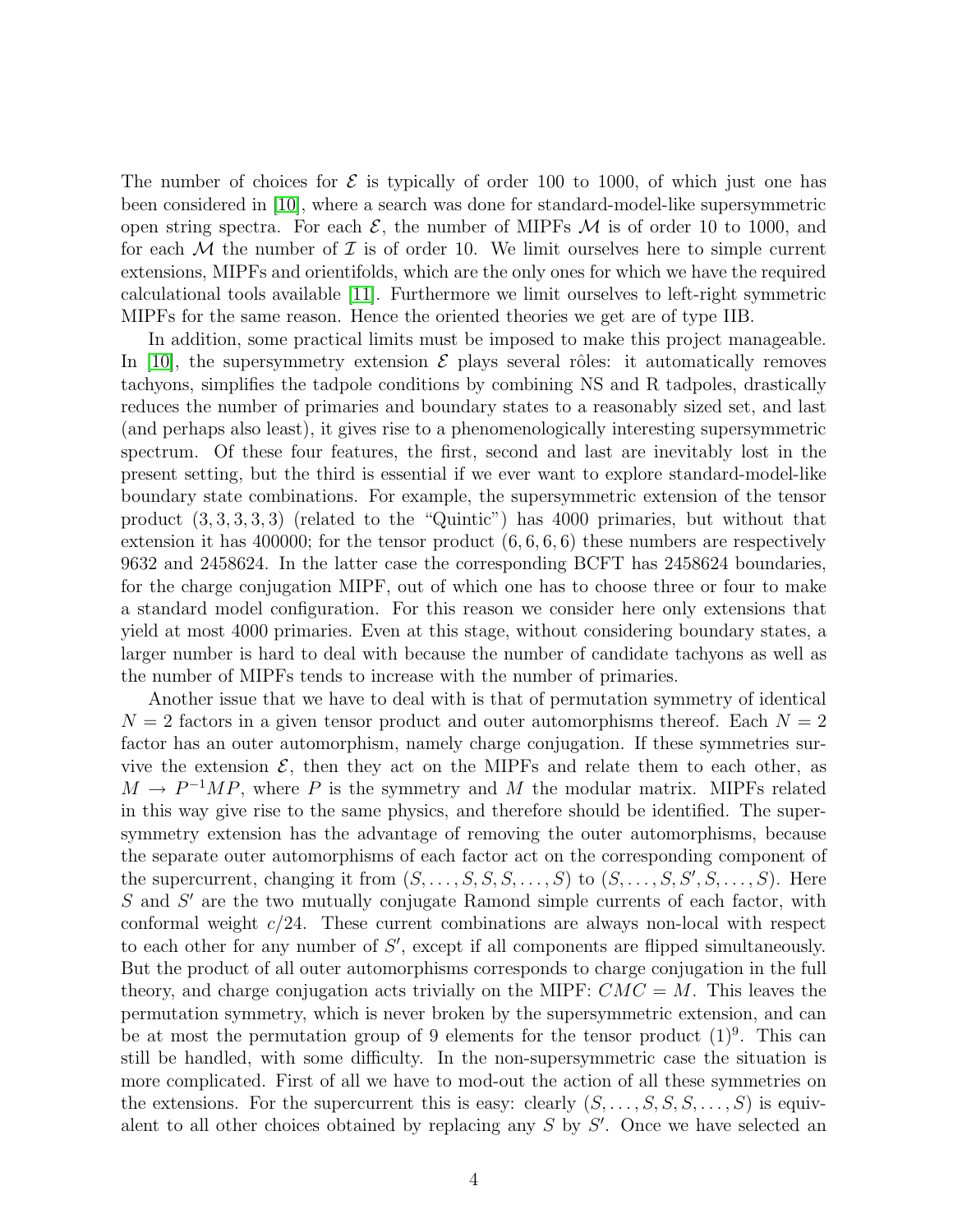extension we have to consider the surviving symmetry. Now, the extension can break the automorphisms as well as the permutation symmetry, but in the worst case none of them is broken, and we end up with a symmetry group of  $2^9 \times 9!$  elements for the tensor product  $(1)^9$ .

As was mentioned before, the total number of tensor combinations is 168. We have scanned all these models for solutions of type 1, 2a, 2b and 3, and no solutions of type 1 were found. In other words, the only way to get rid of tachyons by means of a pure extension  $\mathcal E$  is to choose the supersymmetric extension. Regarding solutions of the other three types, we will not list all the ones of type 2a, since their existence is essentially automatic: any simple current that is local with respect to the supercurrent  $(S, \ldots, S, S, S, \ldots, S)$ can be used to generate a non-supersymmetric extension  $\mathcal E$  that allows a supersymmetric MIPF. Usually such currents exist, although they do not always reduce the number of primaries below our practical upper limit of 4000. The existence of solutions of type 2b and 3, on the other hand, is non-trivial. We present our results for these cases in the table. The organization of this table is as follows. Column 1 lists, in an obvious notation, the tensor product of the  $N=2$  minimal models. Column 2 lists the total number of extensions, including the supersymmetric ones, and column 3 lists the number of extensions which are non-supersymmetric and have 4000 or fewer primaries. These are the ones considered in this paper. Column 4 lists the total number of MIPFs for the extensions considered. The last two columns specify the number of tachyon-free models of oriented and unoriented type. Obviously the oriented ones may still be orientifold projected, and since they are already tachyon-free, all their orientifolds will be tachyon-free as well. Hence the total number of closed sectors of type-I strings consists of the numbers in column 6, plus the ones in column 5 multiplied with the number of orientifolds.

The reason that the last two columns contain four entries is as follows. Apart from supersymmetric extensions of the chiral algebra or in the MIPF, one may also encounter extensions that correspond to an embedding of the NSR fermions in more than 4 dimensions. Note that in a type-IIB theory,  $N=4$  space-time supersymmetry implies such an extension to  $D=6$ , whereas  $N=8$  implies an extension to  $D=10$ . In non-supersymmetric type-IIB string theories, extensions to 6, 8 and 10 dimensions may occur, and in a few cases even to 12 and 14 dimensions. In the table we have indicated this by giving in each field in the last two columns four numbers, indicating respectively the number of cases with an NSR sector embedded in 4, 6, 8 and 10 dimensions. The larger dimensions occur very rarely (D=12 for the tensor product  $1<sup>5</sup>4<sup>2</sup>$ , and D=12 and D=14 for  $1<sup>7</sup>4$  and  $1<sup>9</sup>$ ). Note that the bosons  $X^{\mu}$  describe a four-dimensional target space in all these cases. We do not distinguish between higher dimensional embeddings for the extensions  $\mathcal E$  or the MIPFs in the table. Both occur, but only the latter are of interest for future purposes, namely finding chiral open string spectra: if the extension  $\mathcal E$  is higher-dimensional all spectra will be automatically non-chiral.

There is some small overcounting for a few of the free-field based models, namely tensor products containing one or more factors  $k = 1$  or  $k = 2$ . This happens because not all permutation symmetries were taken into account for the tensor product  $1^9$ , and also because in a few other cases there are some degeneracies that are particular for free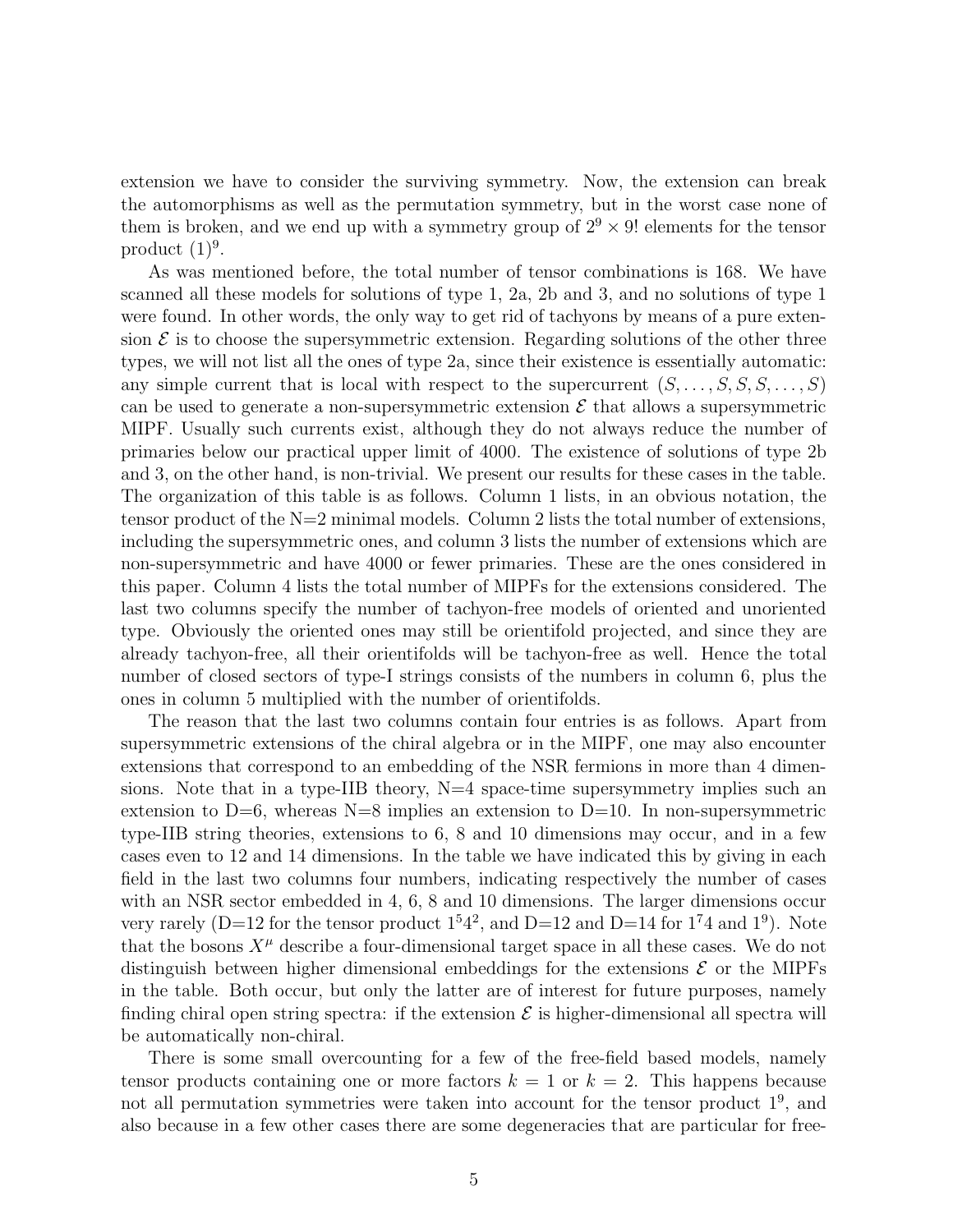field models and that have not been taken into account. The table only contains tensor products for which non-supersymmetric tachyon-free spectra were found corresponding to solutions of type 2b and 3. Tensor products with high values of the  $N = 2$  minimal model parameter  $k$  are absent mainly because their extensions violate our upper limit of 4000 on the number of primaries.

In conclusion: we have compiled a large database of non-supersymmetric tachyon-free type-IIB and type-I closed strings. We think that the existence of these theories is of interest in its own right. Furthermore, in the future these theories will serve as a starting point to study non-supersymmetric tachyon-free open string theories, as has been done for the supersymmetric open string models in [\[10\]](#page-8-0) and [\[12\]](#page-8-2). The hope would be to find non-supersymmetric realizations of the standard model spectrum. This is still a huge challenge, because in addition to the closed string tachyons, we will have to deal with open string tachyons as well as separate Neveu-Schwarz and Ramond tadpoles. However, the fact that the non-supersymmetric, non-tachyonic closed string database is so huge may give us a chance to achieve that goal.

## Acknowledgements:

We thank Elias Kiritsis and Florian Gmeiner for useful conversations. This work has been partially supported by funding of the spanish Ministerio de Educación y Ciencia, Research Project FPA2005-05046. The work of A.N.S. has been performed as part of the programs FP 52 and FP 57 of Dutch Foundation for Fundamental Research of Matter (FOM).

| Tensor        | Ext. | $\leq$ = 4000 | <b>MIPFs</b> | Oriented | Unoriented             |
|---------------|------|---------------|--------------|----------|------------------------|
| (1,10,22,22)  | 303  | 19            | 158          | 0,0,0,0  | 1,0,0,0                |
| (2,6,8,38)    | 538  | 68            | 2384         | 0,0,0,0  | 4,0,0,0                |
| (2,6,10,22)   | 1046 | 142           | 2982         | 0,0,0,0  | 2,0,0,0                |
| (2,6,14,14)   | 733  | 158           | 5064         | 0,0,0,0  | 19,0,0,0               |
| (2,10,10,10)  | 261  | 48            | 2088         | 0,0,0,0  | 6,0,0,0                |
| (3,6,6,18)    | 88   | 16            | 188          | 0,0,0,0  | 1,0,0,0                |
| (4,4,6,22)    | 398  | 46            | 1512         | 0,0,0,0  | 9,0,0,0                |
| (4,4,8,13)    | 70   | 8             | 90           | 0,0,0,0  | 2,0,0,0                |
| (4,4,10,10)   | 319  | 62            | 3238         | 0,0,0,0  | 79,0,0,0               |
| (4,6,6,10)    | 378  | 95            | 3410         | 0,0,0,0  | 48,0,0,0               |
| (6,6,6,6)     | 191  | 80            | 5254         | 74,0,0,0 | 238,0,0,0              |
| (1,1,4,6,22)  | 316  | 85            | 3218         | 0,0,0,0  | 1,0,0,0                |
| (1,1,4,7,16)  | 191  | 57            | 946          | 0,0,0,0  | 2,0,0,0                |
| (1,1,4,10,10) | 222  | 54            | 1748         | 0,0,0,0  | 12,0,0,0               |
| (1,1,6,6,10)  | 88   | 26            | 1348         | 0,0,0,0  | 31,0,0,0               |
| (1,2,2,7,16)  | 147  | 46            | 1376         | 0,0,0,0  | 4,0,0,0                |
|               |      |               |              |          | Continued on next page |

Table 1: Summary of tachyon-free solutions of type 2b and 3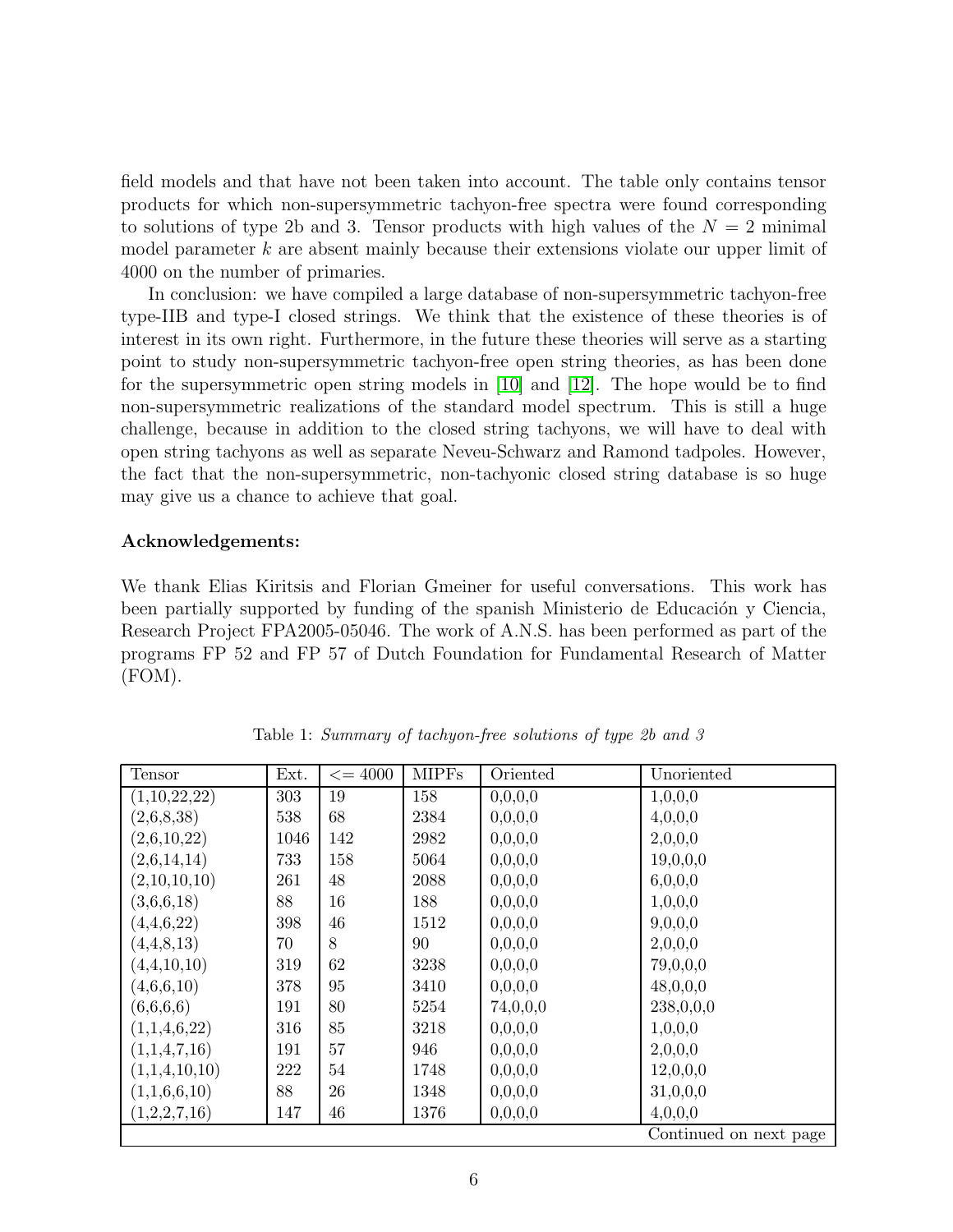| Tensor                     | Ext. | $\leq$ = 4000 | <b>MIPFs</b> | Oriented           | Unoriented             |
|----------------------------|------|---------------|--------------|--------------------|------------------------|
| $\overline{(1,2,2,10,10)}$ | 341  | 126           | 10180        | 22,4,0,0           | 198,0,0,0              |
| (1,2,2,6,22)               | 768  | 245           | 17468        | 20,0,0,0           | 73,0,0,0               |
| (1,2,4,4,10)               | 463  | 188           | 26508        | 4,0,0,0            | 340,0,0,0              |
| (1,2,4,6,6)                | 374  | 178           | 24364        | 20,0,0,0           | 370,26,0,0             |
| (1,4,4,4,4)                | 192  | 74            | 5292         | 68,0,0,0           | 241,14,0,0             |
| (2,2,2,3,18)               | 216  | 88            | 6092         | 130,66,0,0         | 0,0,0,0                |
| (2,2,2,4,10)               | 1133 | 557           | 223978       | 2264,520,0,0       | 6334,784,0,0           |
| (2,2,2,6,6)                | 1155 | 644           | 271198       | 1808,356,0,0       | 8988,1256,0,0          |
| (2,2,3,3,8)                | 63   | 26            | 816          | 0, 0, 0, 0         | 4,0,0,0                |
| (2,2,4,4,4)                | 333  | 130           | 33804        | 72,48,0,0          | 635,40,0,0             |
| (3,3,3,3,3)                | 12   | 3             | 14           | 0,0,0,0            | 1,0,0,0                |
| (1,1,1,1,5,40)             | 36   | 10            | 162          | 0,12,0,0           | 0,0,0,0                |
| (1,1,1,1,7,16)             | 123  | 61            | 1160         | 15,16,0,0          | 0,0,0,0                |
| (1,1,1,1,8,13)             | 36   | 12            | 186          | 0,6,0,0            | 0,0,0,0                |
| (1,1,1,1,10,10)            | 78   | 29            | 1208         | 16,24,0,0          | 1,1,0,0                |
| (1,1,1,1,6,22)             | 108  | 35            | 892          | 0, 8, 0, 0         | 0,0,0,0                |
| (1,1,1,2,4,10)             | 228  | 106           | 8888         | 16,24,0,0          | 39,3,0,0               |
| (1,1,1,2,6,6)              | 88   | 43            | 3652         | 0,0,0,0            | 0,16,0,0               |
| (1,1,1,4,4,4)              | 197  | 113           | 8534         | 430,95,0,0         | 395,78,0,0             |
| (1,1,2,2,2,10)             | 216  | 100           | 16972        | 408,148,0,0        | 676,0,0,0              |
| (1,1,2,2,4,4)              | 265  | 164           | 49008        | 160,120,0,0        | 396,172,0,0            |
| (1,2,2,2,2,4)              | 546  | 403           | 388155       | 2912,1583,0,387    | 4180,1564,0,0          |
| (2,2,2,2,2,2)              | 754  | 617           | 2112682      | 17680,12560,0,1942 | 105653,43836,6818,4202 |
| (1,1,1,1,1,2,10)           | 56   | 31            | 2984         | 28,52,0,0          | 0,0,0,0                |
| (1,1,1,1,1,4,4)            | 120  | 80            | 8668         | 270,200,26,0       | 97,86,0,0              |
| (1,1,1,1,2,2,4)            | 126  | 82            | 12832        | 0,84,32,0          | 27,50,4,0              |
| (1,1,1,2,2,2,2)            | 120  | 91            | 38228        | 0,448,0,186        | 0,416,0,0              |
| (1,1,1,1,1,1,1,4)          | 60   | 41            | 4426         | 218,190,95,0       | 9,11,8,0               |
| (1,1,1,1,1,1,2,2)          | 35   | $24\,$        | 2838         | 0,18,24,0          | 0,0,0,0                |
| (1,1,1,1,1,1,1,1,1)        | 289  | 202           | 161774       | 52058,17568,5359,0 | 41168,10292,3993,478   |

Table  $1$  – continued from previous page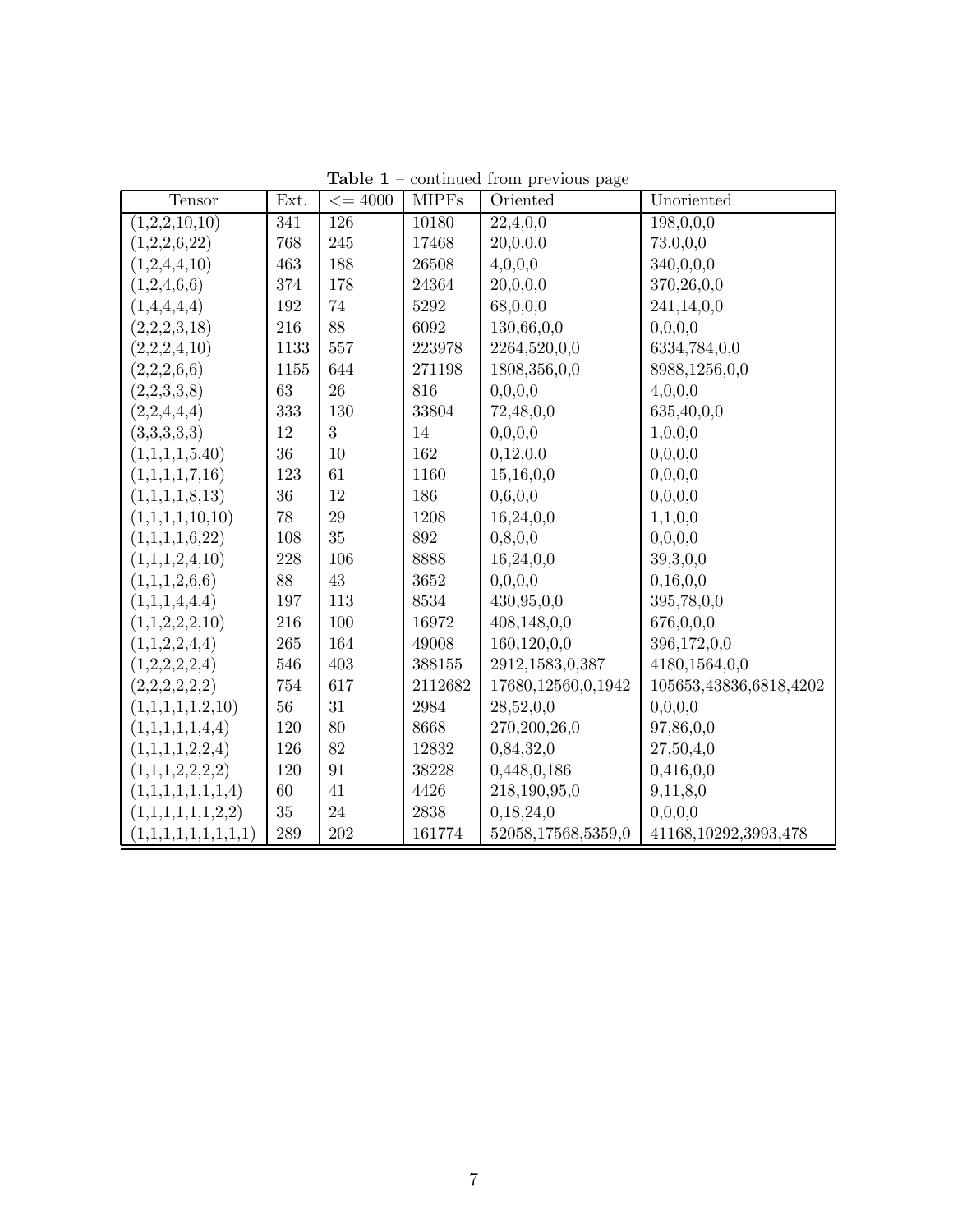## <span id="page-7-0"></span>References

- <span id="page-7-1"></span>[1] L. J. Dixon and J. A. Harvey, Nucl. Phys. B 274 (1986) 93.
- <span id="page-7-2"></span>[2] L. Alvarez-Gaume, P. H. Ginsparg, G. W. Moore and C. Vafa, Phys. Lett. B 171 (1986) 155.
- <span id="page-7-3"></span>[3] H. Kawai, D. C. Lewellen and S. H. H. Tye, Nucl. Phys. B 288 (1987) 1.
- <span id="page-7-4"></span>[4] W. Lerche, D. Lust and A. N. Schellekens, Nucl. Phys. B 287 (1987) 477.
- <span id="page-7-5"></span>[5] G. W. Moore, Nucl. Phys. B 293 (1987) 139 [Erratum-ibid. B 299 (1988) 847].
- [6] A. N. Schellekens, Lattice Constructions Of Fermionic Strings; Talk presented at Meeting on Perspectives in String Theory, Copenhagen, Denmark, Oct 12-16, 1987; Preprint CERN-TH-4945/88, Jan 1988. Published in Copenhagen String Th.1987:0218.
- <span id="page-7-6"></span>[7] S. Kachru and E. Silverstein, Phys. Rev. Lett. 80 (1998) 4855, [hep-th/9802183.](http://arXiv.org/abs/hep-th/9802183) S. Kachru, J. Kumar and E. Silverstein, Phys. Rev. D 59 (1999) 106004, [hep-th/9807076.](http://arXiv.org/abs/hep-th/9807076) G. Shiu and S. H. H. Tye, Nucl. Phys. B 542 (1999) 45, [hep-th/9808095.](http://arXiv.org/abs/hep-th/9808095)
- <span id="page-7-8"></span><span id="page-7-7"></span>[8] J. A. Harvey, Phys. Rev. D 59 (1999) 026002, [hep-th/9807213.](http://arXiv.org/abs/hep-th/9807213)
- [9] A. H. Chamseddine, J. P. Derendinger and M. Quiros, Nucl. Phys. B 311 (1988) 140. K. R. Dienes, Nucl. Phys. B 429 (1994) 533, [hep-th/9402006.](http://arXiv.org/abs/hep-th/9402006) A. Sagnotti, in SUSY '95, eds. I. Antoniadis and H. Videau, Editions Frontiers, Paris 1996, p. 473, [hep-th/9509080;](http://arXiv.org/abs/hep-th/9509080) Nucl. Phys. Proc. Suppl. 88 (2000) 160, [hep-th/0001077.](http://arXiv.org/abs/hep-th/0001077) J. D. Blum and K. R. Dienes, Phys. Lett. B 414 (1997) 260, [hep-th/9707148;](http://arXiv.org/abs/hep-th/9707148) Nucl. Phys. B 516 (1998) 83, [hep-th/9707160.](http://arXiv.org/abs/hep-th/9707160) C. Angelantonj, Phys. Lett. B 444 (1998) 309, [hep-th/9810214;](http://arXiv.org/abs/hep-th/9810214) AIP Conf. Proc. 751 (2005) 3, [hep-th/0411085.](http://arXiv.org/abs/hep-th/0411085) C. Angelantonj and A. Armoni, Nucl. Phys. B 578 (2000) 239, [hep-th/9912257.](http://arXiv.org/abs/hep-th/9912257) I. R. Klebanov and A. A. Tseytlin, Nucl. Phys. B 546 (1999) 155, [hep-th/9811035.](http://arXiv.org/abs/hep-th/9811035) G. Aldazabal, L. Ibañez and F. Quevedo, JHEP  $0001$  (2000) 031, [hep-th/9909172.](http://arXiv.org/abs/hep-th/9909172) G. Aldazabal and A. M. Uranga, JHEP 9910 (1999) 024, [hep-th/9908072.](http://arXiv.org/abs/hep-th/9908072) G. Aldazabal, L. Ibañez, F. Quevedo and A. M. Uranga, JHEP  $0008$  (2000) 002, [hep-th/0005067.](http://arXiv.org/abs/hep-th/0005067) I. R. Klebanov, Phys. Lett. B 466 (1999) 166, [hep-th/9906220.](http://arXiv.org/abs/hep-th/9906220) K. Förger, Phys. Lett. B 469 (1999) 113, [hep-th/9909010.](http://arXiv.org/abs/hep-th/9909010) R. Blumenhagen, A. Font and D. Lüst, Nucl. Phys. B 558 (1999) 159, [hep-th/9904069.](http://arXiv.org/abs/hep-th/9904069) R. Blumenhagen and A. Kumar, Phys. Lett. B 464 (1999) 46, [hep-th/9906234.](http://arXiv.org/abs/hep-th/9906234)
	- A. Font and A. Hernández, Nucl. Phys. B  $634$  (2002) 51, [hep-th/0202057.](http://arXiv.org/abs/hep-th/0202057)